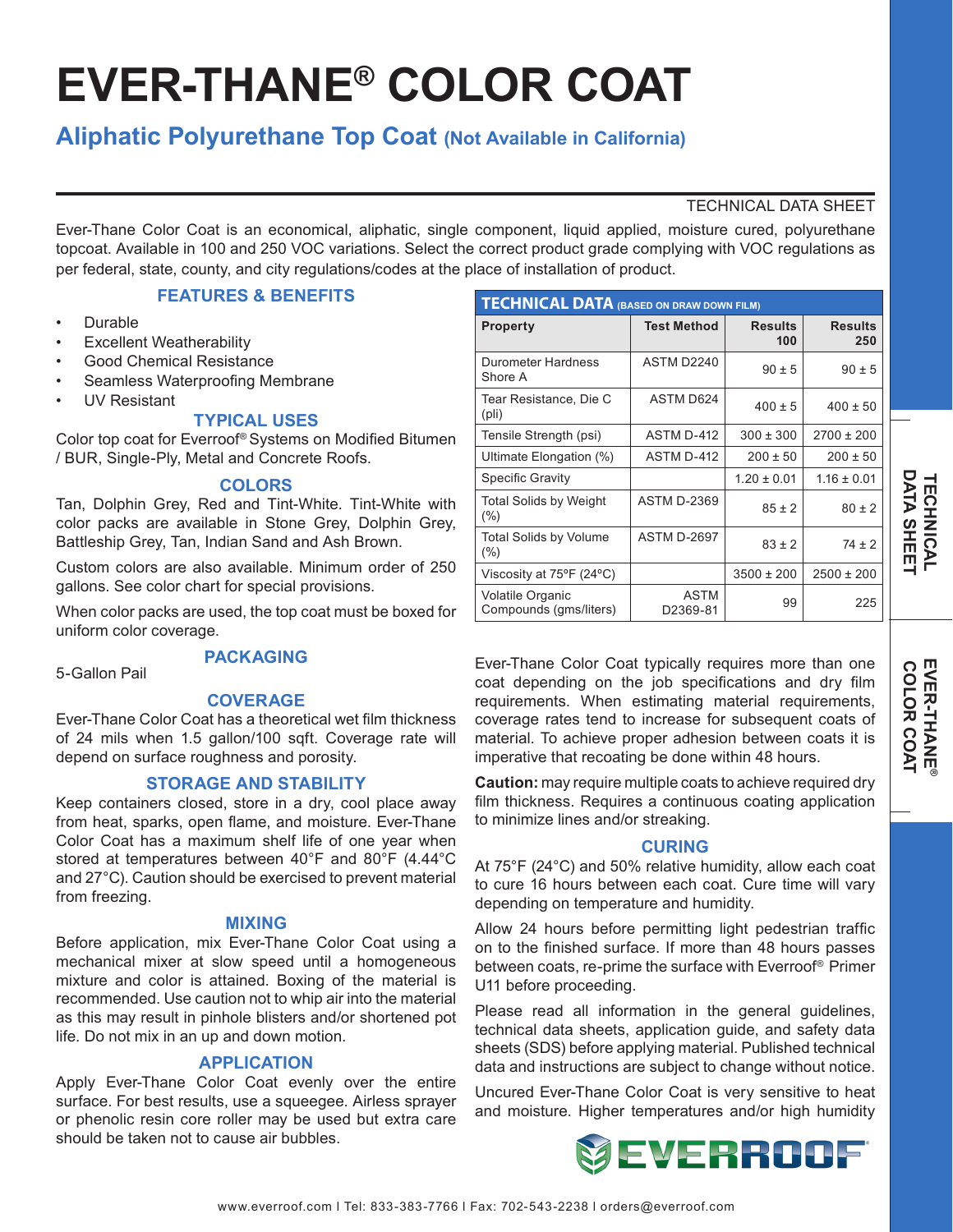will accelerate the cure time. Low temperatures and/or low humidity will extend the cure time. Use caution in batch sizes and thickness of application.

If accelerated curing is required, add one quart (0.95 liter) of Ever-Thane Accelerator in a 5 gallon pail (18.9 liters) of Ever-Thane Color Coat and mix thoroughly. This accelerated Ever-Thane Color Coat will cure in 6-8 hours at 75°F (24°C) and 50% relative humidity. When accelerator is used, be sure to re-coat within 24 hours. If the re-coat window has passed, then solvent wipe the surface with VOC compliant solvent and re-prime surface with Everroof Primer U11 before proceeding to the next coat.

#### **MAINTENANCE**

Periodic maintenance of Everroof® Roofing Systems ensures extended performance and reduces life cycle costs.

# **PERSONAL PROTECTIVE EQUIPMENT**

Since Ever-Thane Color Coat is atomized into a very fine particle distribution during spray application, it is essential that maximum effort is made to protect the spray applicator and others near the workplace from undue exposure.

The best form of protection against organic solvents is the use of Type C organic vapor cartridge respirators. To prevent excessive skin contact with the sprayed product, we recommend use of fabric coveralls and neoprene or other resistant gloves. Wear OSHAapproved protective goggles.

## **JOB-SITE PROTECTION**

Overspray from Ever-Thane Color Coat can carry considerable distances and attention should be given to the following:

- 1. Post warning signs a minimum of 100 feet from the work area.
- 2. Cover all intake vents near the work area.
- 3. Minimize or exclude all personnel not directly involved with the spray application.
- 4. No welding, smoking or open flames.
- 5. Have  $CO<sub>2</sub>$  or other dry chemical fire extinguisher available at the job-site.
- 6. Provide adequate ventilation.

#### **HEALTH AND SAFETY**

Everroof® is committed to the health and safety of our customers. Everroof® products shall only be installed by certified contractors. Applicators are required to follow all proper handling, safety and installation procedures. Safety Data Sheets (SDS) are available on this material. Any individual who may come in contact with these products should read and understand the SDS.

#### **VAPOR INHALATION**

Effects of overexposure to vapor are characterized by nasal and respiratory irritation, dizziness, nausea, headache, fatigue, possible unconsciousness or even asphyxiation. Vapor inhalation problems are characterized by coughing, shortening of breath and tightness in the chest. Anyone exhibiting these types of symptoms should be immediately removed from the workplace and administered oxygen or fresh air. If the condition is prolonged or extreme, SUMMON EMERGENCY TRAINED MEDICAL ATTENTION IMMEDIATELY.

#### **SKIN CONTACT**

Skin contact with liquid components can result in a rash or other irritation. Wash the affected skin area with water. Wipe residual liquid from the skin with a clean cloth, then wipe the affected area with 30% solution of rubbing alcohol. Follow the alcohol wipe with repeated washings with soap and water. If a rash or other irritation develops, see a physician.

#### **EYE CONTACT**

Eye Contact with liquid or sprayed components can result in corneal burns or abrasions. Upon exposure, eyes should be flushed with water for an extensive period. SUMMON EMERGENCY TRAINED MEDICAL ATTENTION IMMEDIATELY.

#### **TECHNICAL SERVICES**

Additional information, product brochures, and guide specifications are available. Roof energy evaluations, life cycle cost analysis, and other roof management services are also available from an Everroof® Technical Consultant.

**EVER-THANE EVER-THANE®**<br>COLOR COAT **COLOR COAT**